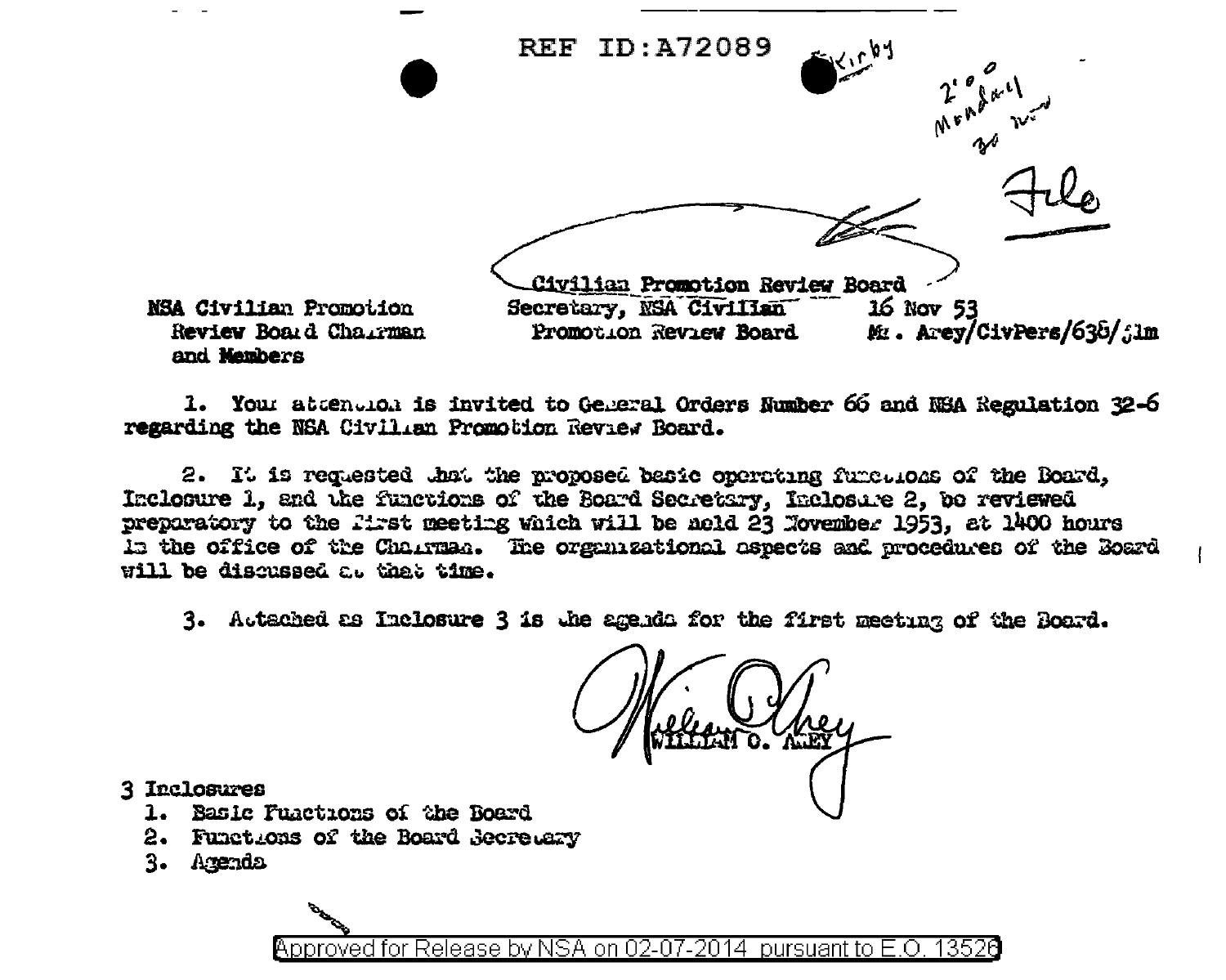## **REF ID: 472089**

## TASIC FUTTICES OF THE BOARD

1. Hoviet and mixe final docusion on all proportions and readsignnents to grade GS-13.

 $\bigcap$ 

who to ?

in the form

2. Review and make final decision in all controversial eases anvalving advertisement of a position at any grade level up to and iccluding grade GS-13 which cannot be resolved by discussion between representatives of the Personnel Division and the operating officials  $\bar{\mathcal{A}}$ concerned.

 $\mathbf{r}$ 

3. Review and make final decision in all controversial cases involving the promotion or reassignment to a position at any grade level un to and including grade GS-12 which cannot be resolved by discussion between representatives of the Personnel Division and the coerating officials concerned.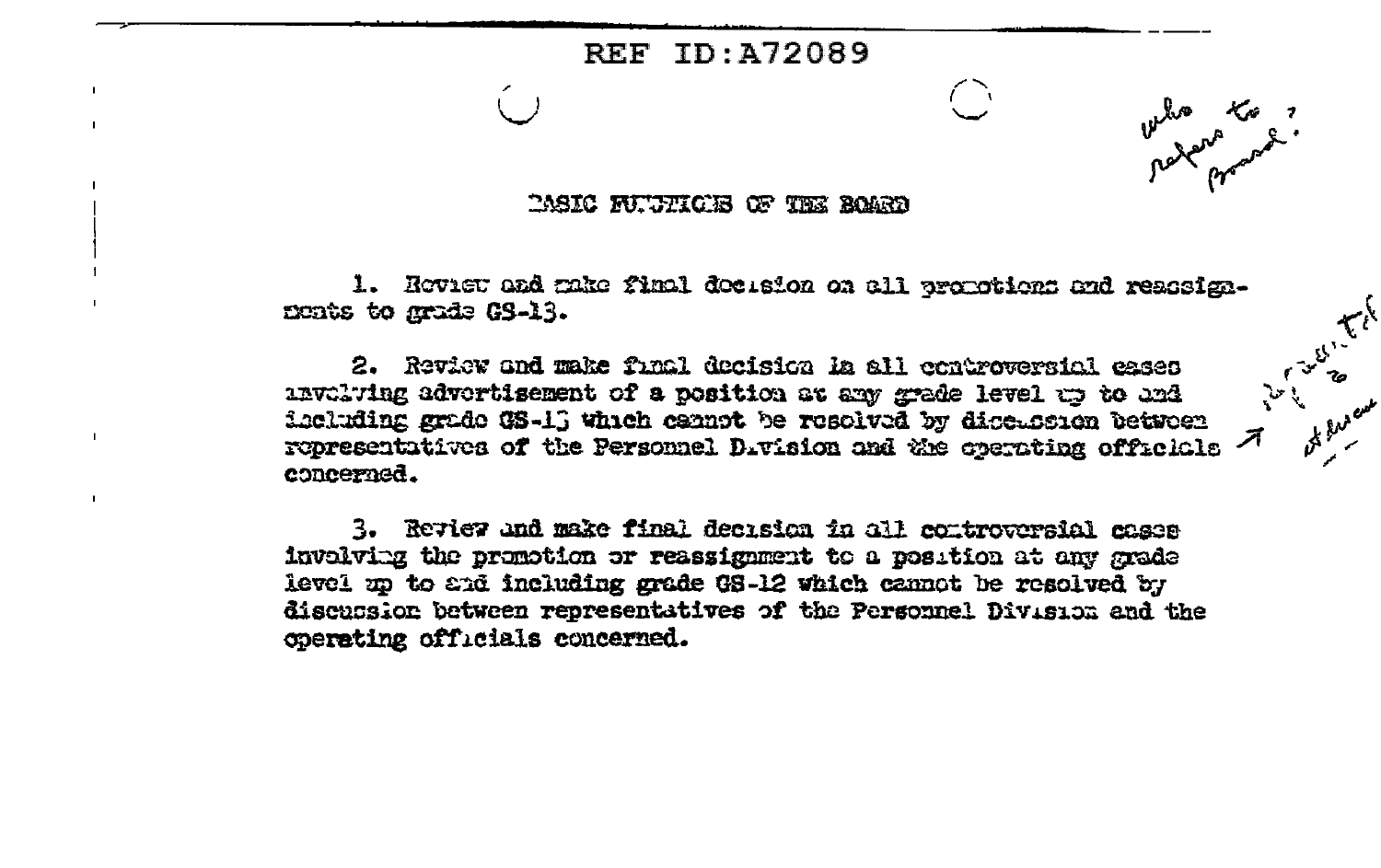

**REF ID: A72089** 



 $\Lambda$ 

## FUNCTIONS OF THE BOARD SECRETARY

1. The Secretary will accomplish the following.

a. Coordinate Civilian Personnel activities in regard to cases requiring Board action.

b. Prepares Agenda of cases to be acted upon by the Board.

c. Advises Chairman of need for meeting.

d. Announces meeting to all members.

e. Forwards Agenda to Board members at least ) working days in advance of meeting, together with briefs of candidates work history.

2. The Secretary will bring the following to the Board meeting:

a. Official Personnel Files of candidates to be considered together with requests for personnel action, SF 52's or Position Survey lists.

- Seniority lists of employees at GS-12 level. ን.
- c. Appropriate Key Personnel Data Sheets.
- d. Appropriate Job Sheets.

3. The Secretary will prepare brief minutes of the actions taken by the Board, secure approval of the Chairman, and will coordinate implementation of the Board's decision.

4. The Secretary will maintain all files of the Board.